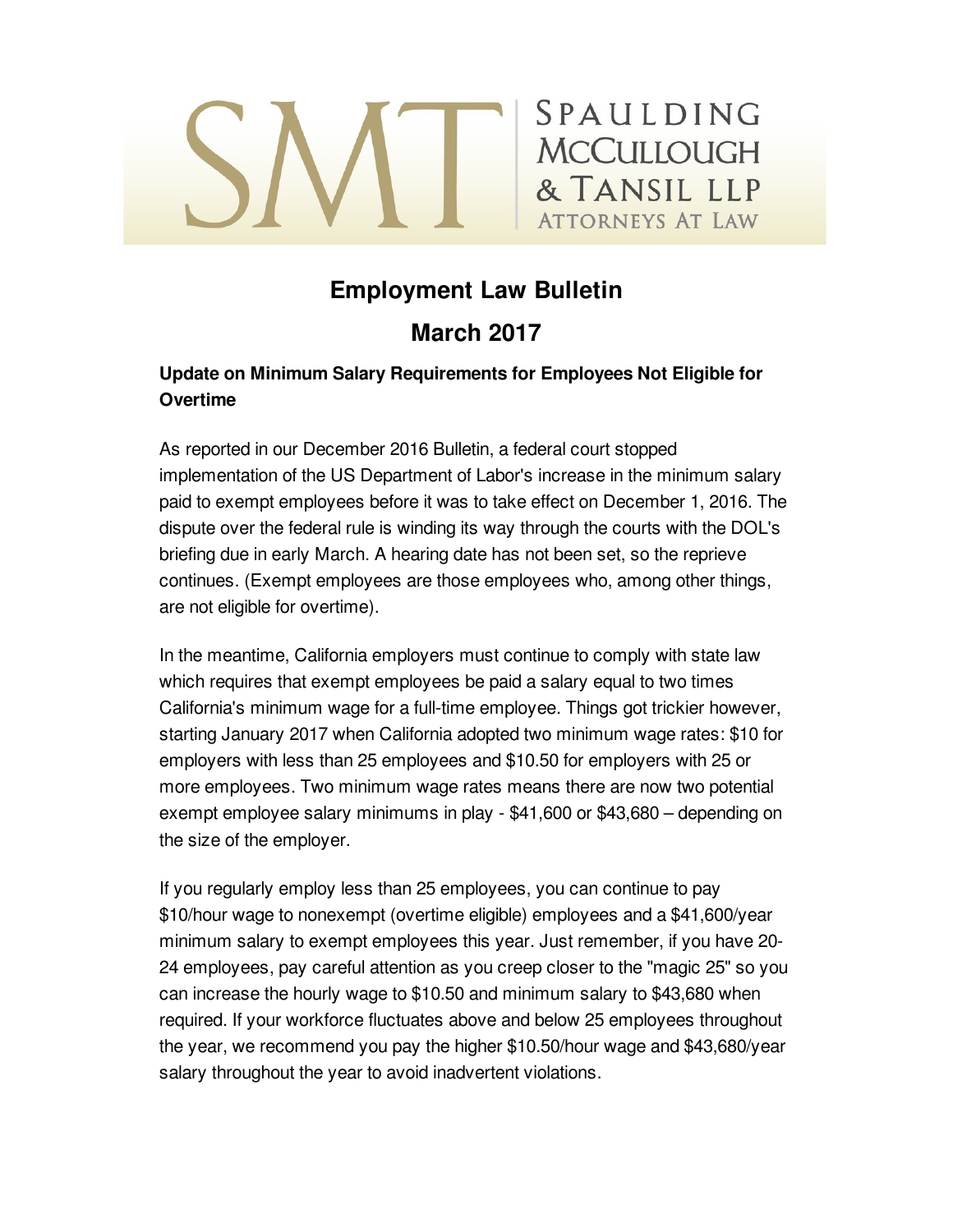We'll continue watching for developments in the legal battle about the federal minimum salary and issue a bulletin when a decision is made. In the meantime, make sure you are in compliance with California's new minimum wage and exempt employee salary requirements. It's also a great time to make sure you have properly classified your employees as exempt (not overtime eligible); this is a major potential area of liability for clients, and proactive action can help eliminate or greatly minimize this risk. If you have questions about this complex topic, please don't hesitate to give us a call.

### **Employers Don't Have a Duty to Accommodate Employees to Care for Their Disabled Family Members, but There's a Catch…**

If you attended our 2017 Employment Law Update, you may remember the case of *Castro-Ramirez v. Dependable Highway Express, Inc.*, which involved a father who asked his employer for a schedule accommodation so he could care for his young son who needed daily dialysis. The Court of Appeal originally ruled the employer had a duty to accommodate the employee, but in an unusual turn of events, the court subsequently changed its ruling stating that California employers do not have a duty to reasonably accommodate an employee who needs to care for a disabled individual. While this ruling helped the employer in the *Castro-Ramirez* case, the Court pointed out that even though a duty to accommodate does not exist, an employee may sue the employer for discrimination based on the employee's association with a disabled individual. The takeaway? When an employee requests time off or a change to their work schedule to care for a person with a disability, proceed with caution, use the interactive process, and grant reasonable requests.

#### **Previous SMT Employment Law Bulletins**

Have you missed one of our prior SMT Employment Law Bulletins? All editions are available on our website at [www.smlaw.com](http://www.smlaw.com/publications#labor-%26_employment).

> If you are having trouble printing this article, please email [info@smlaw.com](mailto:info@smlaw.com) for a pdf version.

#### **Spaulding McCullough & Tansil LLP**

Employment Law Group Jan Gabrielson Tansil • Lisa Ann Hilario Valorie Bader • Kari Brown 90 South E Street, Suite 200 | Santa Rosa, CA 95404 Tel (707) 524-1900 | Fax (707) 524-1906 [www.smlaw.com](http://www.smlaw.com)